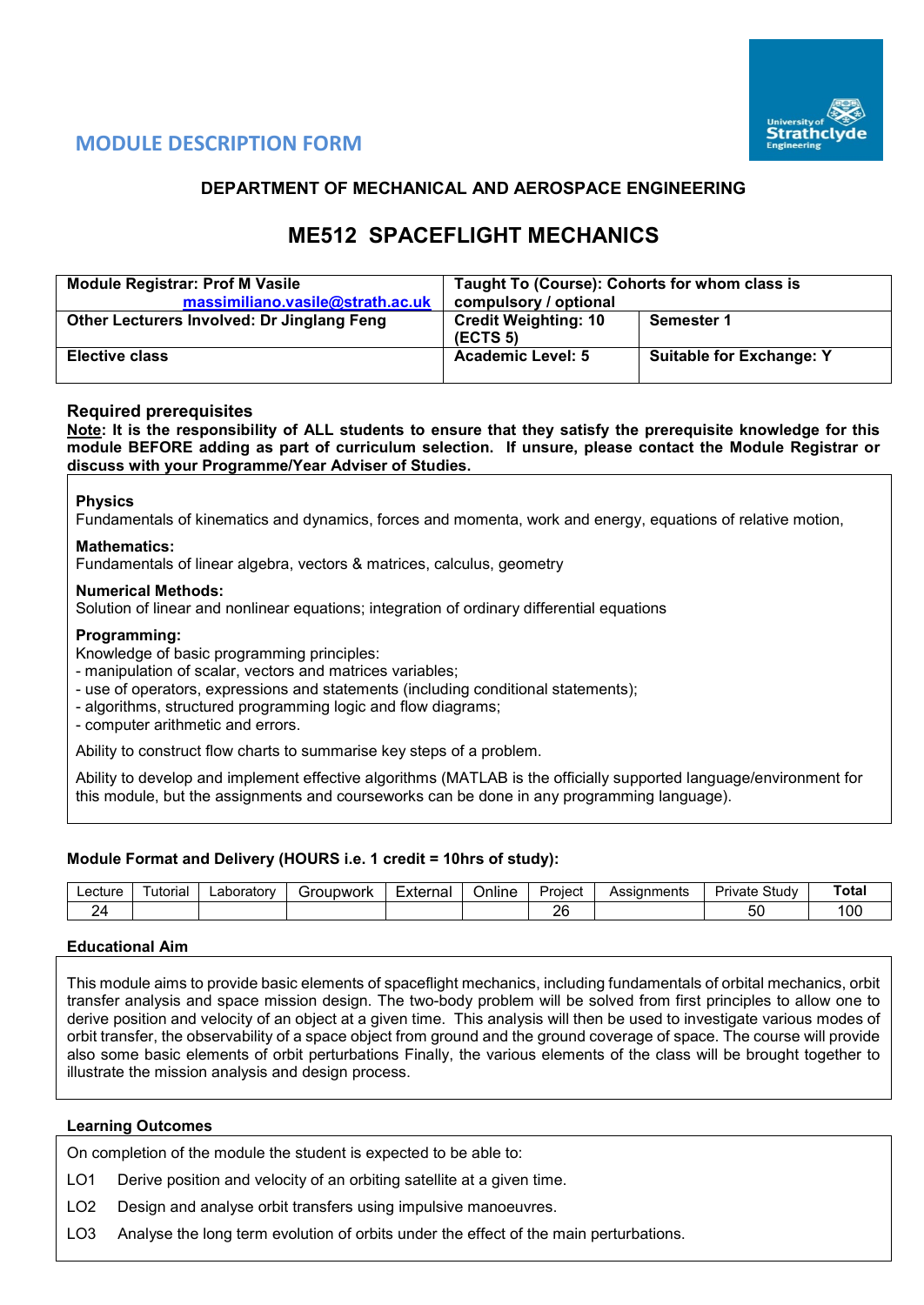#### **Syllabus**

The module will teach the following:

- 1. Dynamical Systems: Review of the basic concepts and methods of kinematics and dynamics.
- 2. Two-Body Problem: Full solution of two-body position-time problem.
- 3. Basics perturbation effects on orbital motion.
- 4. Orbit Transfer: Use of impulse manoeuvres for two-body orbit transfer and orbit correction.
- 5. Basic elements of space mission analysis and design.

## **Assessment of Learning Outcomes**

## **Criteria**

For each of the Module Learning Outcomes the following criteria will be used to make judgements on student learning:

**LO1** Derive position and velocity of an orbiting satellite at a given time.<br>C1.1 Students should demonstrate the ability to calculate the position and

Students should demonstrate the ability to calculate the position and velocity vectors of a satellite at a given time.

C1.2 The student should demonstrate the ability to study the ground track and ground coverage of an orbiting satellite.

**LO2** Design and analyse orbit transfers using impulsive manoeuvres.

C2.1 The students should demonstrate the ability to calculate the required ∆v and time of transfer given the departure and arrival orbits.

C2.2 The student should demonstrate the ability to produce a complete launch window analysis for an interplanetary mission.

C2.3 The student should demonstrate the ability to calculate basic impulsive manoeuvres to re-phase satellites in a constellation.

**LO3** Analyse the long term evolution of orbits under the effect of the main perturbations.

C3.1 The students should demonstrate the knowledge of the main actions that perturb the two-body motion and their long term effects

C3.2 The students should demonstrate the ability to compute the secular and long term variation of the orbital elements for a planet-centred orbit under the effect of the main perturbations.

C3.3 The student should demonstrate the ability to analyse the evolution of the ground track for a planet-centred orbit under the effect of the main perturbations.

C3.4 The student should demonstrate the ability to design geocentric orbits fulfilling a number of given requirements, by exploiting the effect of the main perturbations

C3.5 The students should demonstrate the ability to design appropriate impulsive manoeuvres to correct the effects of perturbations.

The standards set for each criterion per Module Learning Outcome to achieve a pass grade are indicated on the assessment sheet for all assessment.

## **Principles of Assessment and Feedback**

*(within Assessment and Feedback Policy at: <https://www.strath.ac.uk/professionalservices/staff/policies/academic/> )*

Student assessment is achieved through one single project broken down in three progress reviews and a final examination. At each progress review the students will deliver part of the project in the form of a power point presentation. Feedback and help is provided to the students at each of the progress reviews where the deliverables are discussed. The project, either partially or fully, can be submitted or resubmitted at any of the progress reviews for marking and feedback. Only the final mark at the deadline will be counted. The completion of the project is mandatory to sit the exam.

## **Assessment Method(s) Including Percentage Breakdown and Duration of Exams** *(individual weightings)*

| <b>Examination</b> |          |          |           |        | Coursework |        | <b>Practical</b> | <b>Project</b> |           |
|--------------------|----------|----------|-----------|--------|------------|--------|------------------|----------------|-----------|
| Number             | Month(s) | Duration | Weiahtina | Number | Weiahtina  | Number | Weiahtina        | Number         | Weighting |
|                    |          |          |           |        |            |        |                  |                | 100%      |
|                    |          |          |           |        |            |        | *All LOs         |                |           |

*\* L/Os: Indicate which Learning Outcomes (L01, L02, etc) are to be assessed by exam/coursework/project/practical as required.*

**Coursework / Submissions deadlines:** The final submission deadline for the whole project is one week after the end of the course.

**Resit Assessment Procedures: ^^Project submission prior to commencement of the August exam diet.** 

**^^Students must contact the module Registrar for details as soon as results confirm that a resit is required.**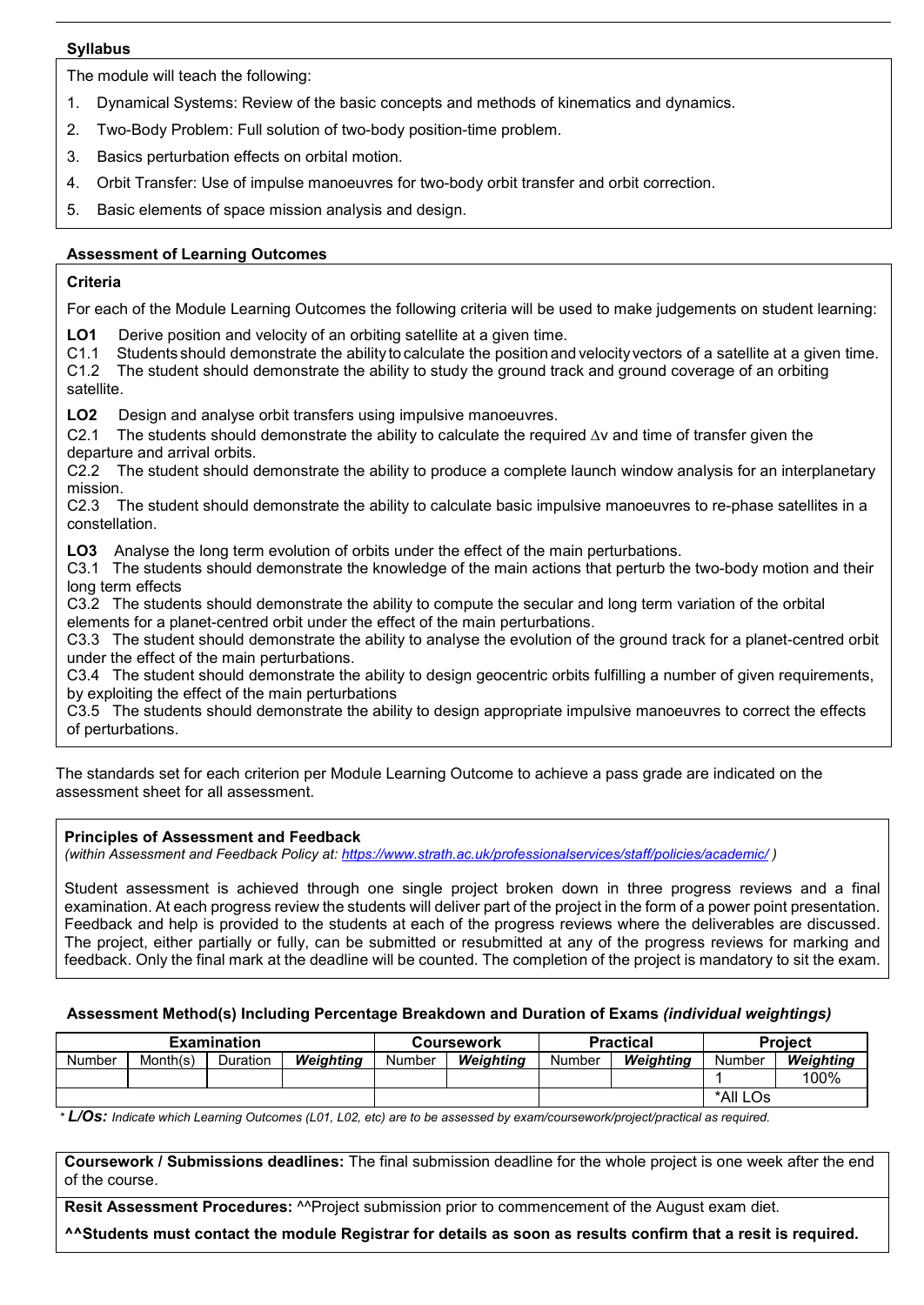## **PLEASE NOTE:**

**Students must gain a project mark of at least 50% to pass the module. Students who fail the module at the first attempt will be re-assessed by the August diet. This re-assessment will consist of a new project. No marks from any previous attempts will be transferred to a new resit attempt.**

#### **Recommended Reading**

|                | ***Purchase recommended                        | **Highly recommended reading *For reference             |  |
|----------------|------------------------------------------------|---------------------------------------------------------|--|
| ***<br>$\star$ | "Orbital Motion", A.E. Roy, Adam Hilger, 1988. | "Spaceflight Dynamics", W.E. Wiesel, McGraw-Hill, 1996. |  |

#### **Additional Student Feedback**

*(Please specify details of when additional feedback will be provided)*

| Date | <b>ime</b> | Room No                                                                                    |
|------|------------|--------------------------------------------------------------------------------------------|
|      |            | During project reviews   At the time of the reviews   Check timetable webpages for details |

Session: 2021/22

#### **Approved:**

**Course Director Signature: E Henderson**

**Date of Last Modifications: 31/08/2021**

(Updated July 2021-MAE)